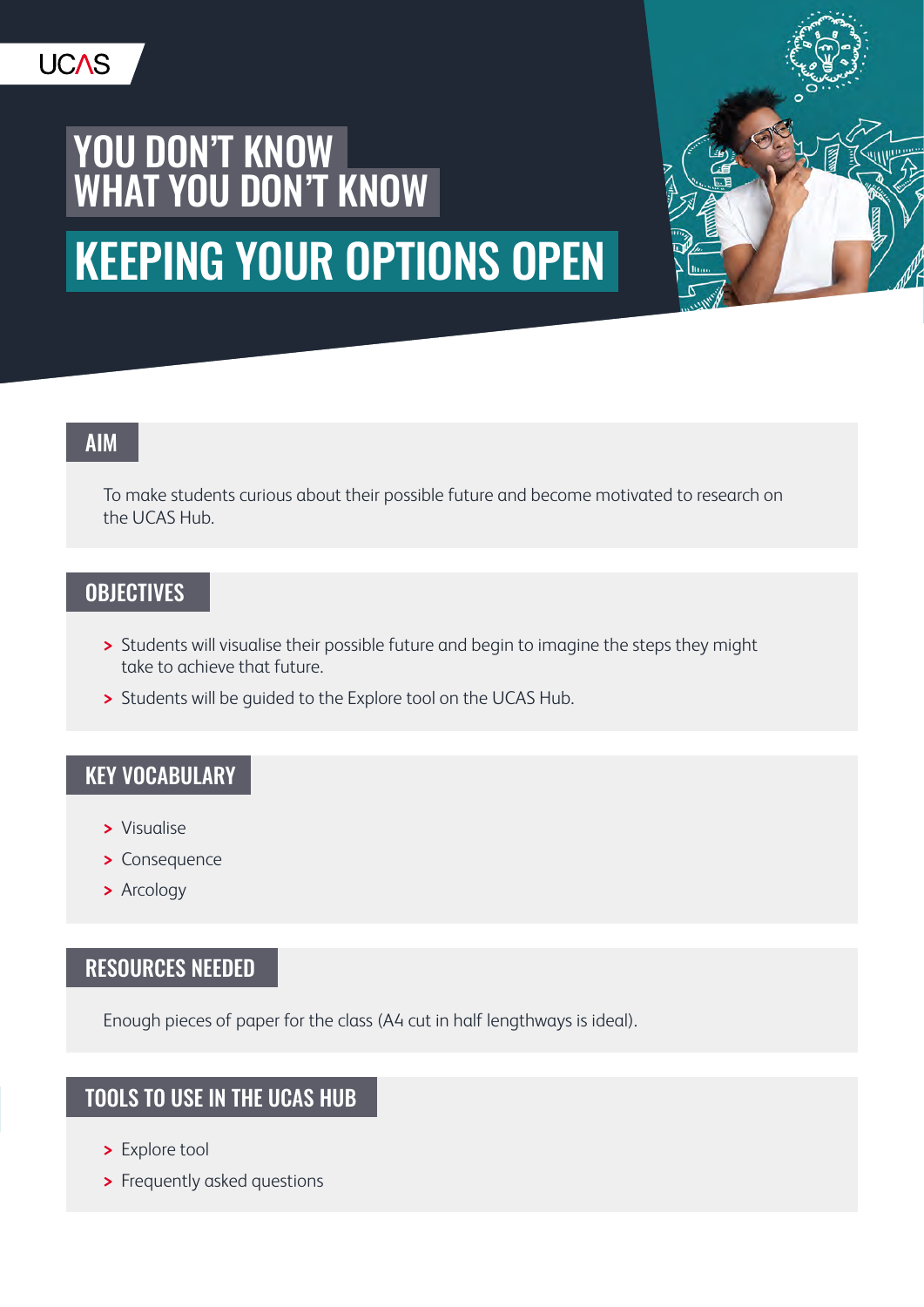## INTRODUCTION (Discussion and game – ten minutes)

#### **Have you ever played consequences?**

You write a name at the top of a strip of paper, fold it over, and pass it on. The next person writes a name, folds, and passes on. Write 'where they met', fold and pass on, write 'he said', fold and pass on, write 'she said', fold and pass on, write 'The consequence was…'.

Well we're not playing that today! We'll be playing 'Future Consequences' and I will guide you through giving you some choices as we go.

- Hand out paper.
- 2 Instruct everyone to write their own name at the top of the paper. Fold the paper over. No peeking, and pass on to a person at least three seats away!
- **3** The new person writes their name underneath, folds, and passes on.
- 4 Students then select from the 'Future where they met' list. Write, fold, and pass on.
- **5** Students then write 'I can't believe that you're a . How did that happen?' Select from the 'Future job options'. Write, fold, and pass on.
- **6** Students then select from the 'Future career route' list. Write, fold, and pass on.
- 7 And then they can choose their own consequence. Having had that discussion they\_\_\_\_\_\_.
- 8 Students then unwrap the paper and hand it to the person whose name is second on the list.
- **9** Ask them how they like their future job.

Read out a few of the funniest/most interesting consequences.